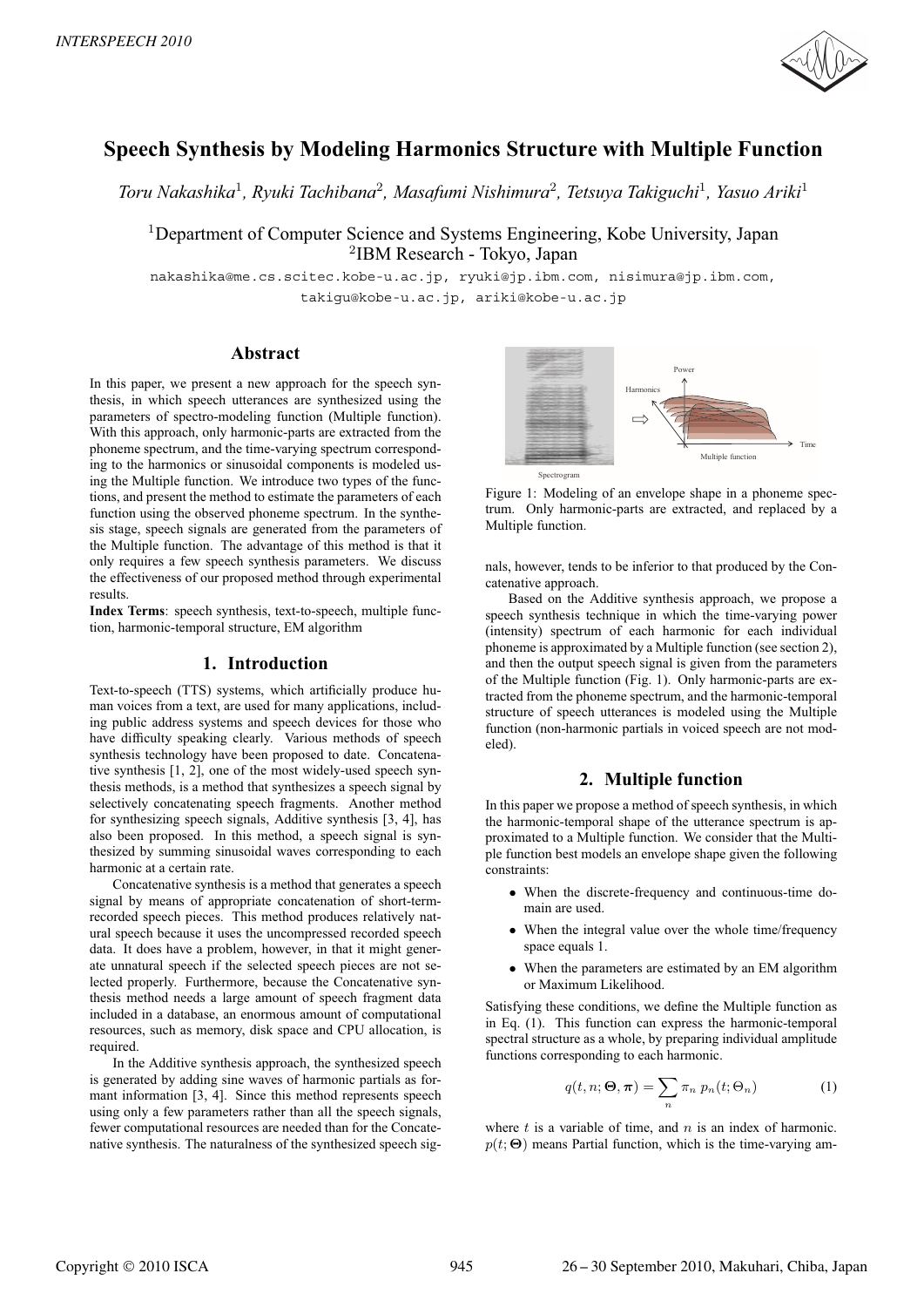plitude function to a harmonic, and satisfies

$$
\forall n, \int p_n(t)dt = 1. \tag{2}
$$

Multiple function has two kinds of parameters: **Θ** and *π*. **Θ** implies the parameter matrix of the Partial function, and *π* represents the multiply rate vector within the Partial functions. *π* satisfies

$$
\sum_{n} \pi_n = 1, \quad \forall n, \pi_n > 0,
$$
\n(3)

n and its parameters can be estimated as follows:

$$
\kappa_n = \frac{\int g_n(t)dt}{\int g_1(t)dt} \tag{4}
$$

$$
\pi_n = \frac{\kappa_n}{\sum_m \kappa_m} \tag{5}
$$

where  $\kappa_n$  means the intensity ratio between the 1st harmonic and the *n*-th harmonic.  $g_n(t)$  is the observed intensity value of the  $n$ -th harmonic.

In this paper, we introduce two types of the Multiple functions: Multi-Gaussian Mixture Model and Multi-Beta Mixture Model. Since both of these functions are based on mixture models, it is expected that the two can represent complicated shapes, such as the utterance spectrum, which have multiple peaks in the time domain. We will describe the models in more detail in following subsections.

#### **2.1. Multi-Gaussian Mixture Model**

We define here Multi-Gaussian Mixture Model (MGMM) as one of the Multiple functions, whose Partial function is as a Gaussian Mixture Model (GMM). The MGMM is formulated as in Eq.  $(1)$  and  $(6)$ .

$$
p_n(t; \nu_n, \mu_n, \sigma_n) = \sum_l \nu_{n,l} \frac{1}{\sqrt{2\pi}\sigma_{n,l}} \exp\left\{-\frac{(t-\mu_{n,l})^2}{2\sigma_{n,l}^2}\right\}
$$
(6)

where

$$
\forall n, \sum_{l} \nu_{n,l} = 1, \quad \forall n, l, \nu_{n,l} > 0. \tag{7}
$$

 $\nu_{n,l}$  is mixing rate, and l represents an index of mixture components.

Next, we derive the update rules for parameters  $\nu_n$ ,  $\mu_n$  and  $\sigma_n$  in Eq. (6). To achieve this, we introduce Kullback-Leibler  $(KL)$  divergence for the evaluation function  $J$ . The KL divergence is a measure of the difference between two distributions. We define the evaluation function  $J$  as below:

$$
J = \sum_{n} J_n = \sum_{n} \int_{-\infty}^{\infty} g_n(t) \log \frac{g_n(t)}{p_n(t)} dt.
$$
 (8)

We also define  $u_{n,l}$  and  $v_{n,l}$  as

$$
u_{n,l} = \frac{\nu_{n,l}}{\sqrt{2\pi}\sigma_{n,l}} \exp\left\{-\frac{(t-\mu_{n,l})^2}{2\sigma_{n,l}^2}\right\}
$$
(9)

$$
v_{n,l} = \int_{-\infty}^{\infty} \frac{g_n(t)u_{n,l}}{p_n(t)} dt
$$
 (10)

respectively.

 $J$  in Eq. (8) is the KL divergence between MGMM and the observed spectrum shape. The smaller the  $J$  is, the closer the MGMM and the observed spectrum of a speech signal are.

Using Lagrange multipliers, we obtain update rules (11), (12), and (13) for MGMM parameters, which minimize the evaluation function  $J$  under condition (7).

$$
\hat{\nu}_{n,l} = \frac{v_{n,l}}{\sum_{m} v_{n,m}} \tag{11}
$$

$$
\hat{\mu}_{n,l} = \frac{\int_{-\infty}^{\infty} \frac{t \cdot g_n(t) u_{n,l}}{p_n(t)} dt}{v_{n,l}}
$$
\n(12)

$$
\hat{\sigma}_{n,l} = \sqrt{\frac{\int_{-\infty}^{\infty} \frac{(t-\mu_{n,l})^2 g_n(t) u_{n,l}}{p_n(t)} dt}{v_{n,l}}}
$$
(13)

Thus, updating parameters as in from (9) to (13) iteratively, the parameters of MGMM can be optimized gradually.

#### **2.2. Multi-Beta Mixture Model**

Next, we define Multi-Beta Mixture Model as one of the Multiple functions, where its Partial function is as a Beta Mixture Model (BMM). The Multiple function can be formulated as in Eq. (1) and (14).

$$
p_n(t; \nu_n, \alpha_n, \beta_n) = \sum_{l} \nu_{n,l} \frac{1}{B(\alpha_{n,l}, \beta_{n,l})} t^{\alpha_{n,l}-1} (1-t)^{\beta_{n,l}-1}
$$
(14)

where  $B(\alpha, \beta)$  is a Beta function. Eq. (14) is definitional formulation for BMM, and its parameters can be estimated by EM algorithm [7]. The update rules of the parameters in M-step are as follows. (For brevity, we omit the description of the details of the derivation of the update rules.)

$$
\hat{\nu}_{n,l} = \frac{\sum_{i=1}^{K_n} z_{n,l,i}^*}{K_n} \tag{15}
$$

$$
\hat{\alpha}_{n,l} = \Psi^{-1} \left( \frac{1}{K_n} \sum_{i=1}^{K_n} \log \left( \frac{X_{n,i}}{1 - X_{n,i}} \right) + \Psi(\beta_{n,l}) \right) (16)
$$

$$
\hat{\beta}_{n,l} = \Psi^{-1} \left( \frac{1}{K_n} \sum_{i=1}^{K_n} \log \left( \frac{1 - X_{n,i}}{X_{n,i}} \right) + \Psi(\alpha_{n,l}) \right) (17)
$$

where  $\Psi(x)$  is the digamma function, and  $\Psi^{-1}(x)$  is the inverse-digamma function. All  $X_{n,i}$  are samples, obtained from the random generation along the observed amplitude spectrum of harmonic n.  $K_n$  is the number of samples  $X_{n,i}$ .

 $z_{n,l,i}^*$  in Eq. (15) is the latent indicator variable [7]. This variable means the probability of the occurrence of a sample  $X_{n,i}$  from the l-th component for the *n*-th BMM.  $z_{n,l,i}^*$  can be undeted in E step as follows: updated in E-step as follows;

$$
z_{n,l,i}^{*} = \frac{\hat{\nu}_{n,l}f_{n,l}(X_{n,i}|\hat{\alpha}_{n,l}, \hat{\beta}_{n,l})}{\sum_{j} \hat{\nu}_{n,j}f_{n,j}(X_{n,i}|\hat{\alpha}_{n,j}, \hat{\beta}_{n,j})}
$$
(18)

$$
f_{n,l}(X_{n,i}|\hat{\alpha}_{n,l},\hat{\beta}_{n,l}) = \frac{X_{n,i}^{\hat{\alpha}_{n,l}-1}(1 - X_{n,i})^{\hat{\beta}_{n,l}-1}}{B(\hat{\alpha}_{n,l},\hat{\beta}_{n,l})}.
$$
 (19)

By adequately repeating calculations for the E-step and Mstep updates as mentioned above, the parameters of MBMM  $\Theta = {\nu_n, \alpha_n, \beta_n}$  can be estimated.

#### **3. Speech synthesis from the parameters**

In this section, we discuss the technique for synthesizing speech sounds from Multiple function parameters. The phoneme signals can be synthesized using the Additive synthesis approach [5].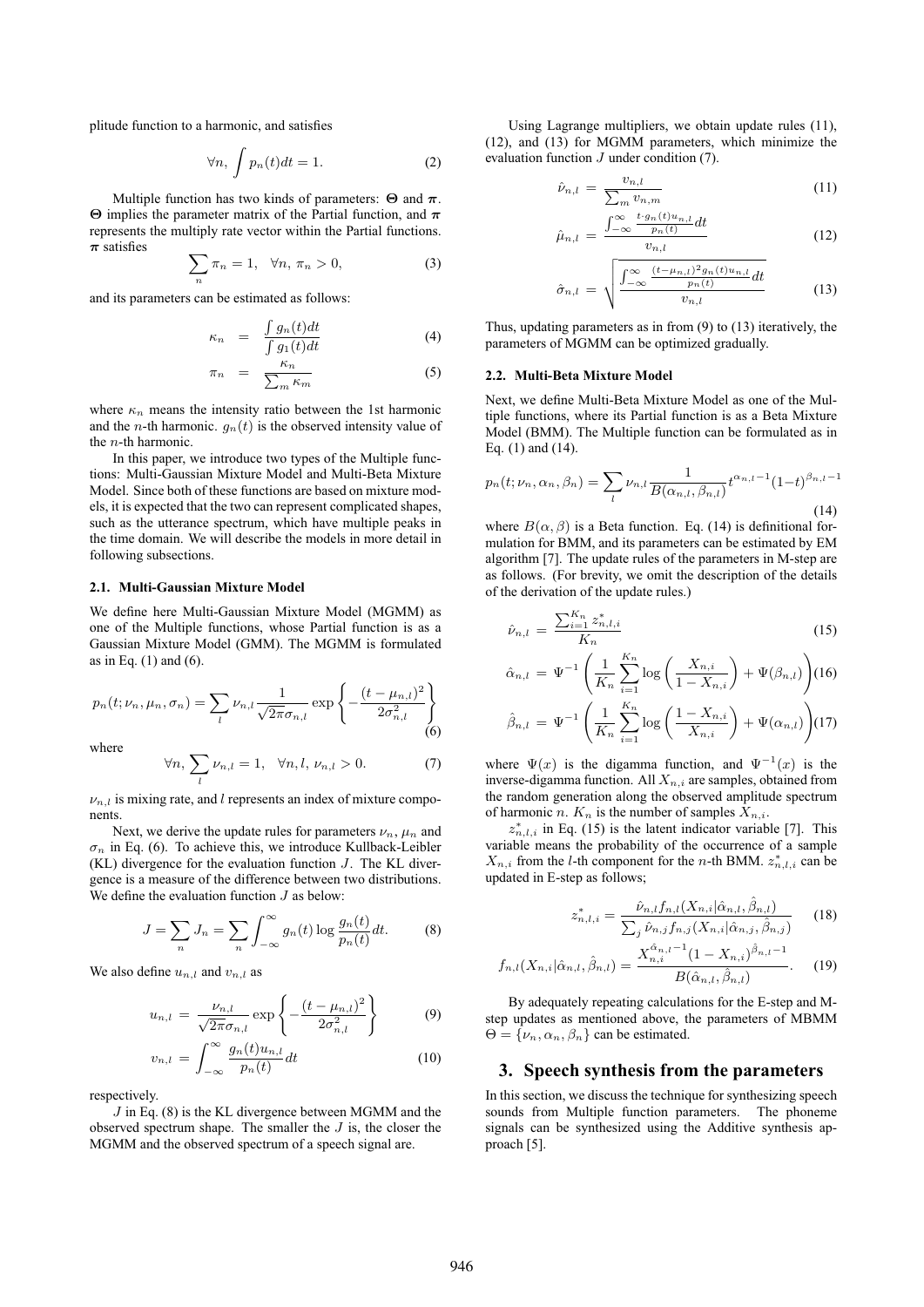In the Additive synthesis approach, the synthesized signal  $s(t)$  can be formulated as

$$
s(t) = \sum_{n} a_n(t) \sin\left(\frac{2\pi f_n t}{T}\right)
$$
 (20)

where  $f_n$  is the frequency of the *n*-th harmonic, and  $T$  is the voice activity term. Each harmonic of Multiple function has its own frequency  $f_n$ 

$$
f_n = n \cdot f_{pitch} \tag{21}
$$

where  $f_{pitch}$  denotes the fundamental pitch of the speech sound.

Setting  $a_n(t)$  as in Eq. (22), it is possible to synthesize a speech signal from the pre-learned model (Multiple function's) parameters.

$$
a_n(t) = \pi_n \cdot p_n(\frac{t}{T}; \Theta_n)
$$
 (22)

where  $p_n(t)$  is Partial function.

### **4. Experiments**

#### **4.1. Experimental setup**

To evaluate the performance of our approach, we carried out an experiment in which we attempted to synthesize 5 long vowels, /a:/, /e:/, /i:/, /o:/ and /u:/, from their own Multiple functions (MGMM and MBMM). The training set for the experiment was recorded by a woman reader at a sampling rate of 22.05 kHz. First, we clipped the 5 phonemes from the recordings using Voice activity detection (VAD) [8]. Employing the PSOLA method [9], we forced the pitch of the signals to be set to 261 Hz over a given period. Using the normalized signals, we calculated each parameter of the Multiple functions for each phoneme. Since our emphasis was on the synthesis technique itself (matching the observed harmonic-temporal spectrum to Multiple function), we evaluated the efficiency of our method of synthesizing phoneme signals as the basic experiment, without synthesizing speech signals from a text using a text analysis technique.

The experimental conditions for both models (MGMM and MBMM) are shown in Table 1. B1 and B2 in Table 1 both refer to MBMM conditions, and G1, G2 and G3 are MGMM conditions. These conditions are different from the others in terms of the number of iterations or the number of mixtures. We set the number of harmonics for spectrum fitting to 20 in each model. In conditions B1 and B2, the number of  $K_n$  was set to 2,000 for all  $n$ .

As a point of reference, we also compared the result of Multi-Beta Distribution (MBD) condition (A1), whose Partial function is Beta distribution (same as in the case  $l = 1$  in MBMM).

#### **4.2. Results and discussion**

Fig. 2 shows the results of fitting the harmonic-temporal spectrum of phoneme /e:/ to Multiple functions. Middle and bottom in the figure are the results of MGMM (G3) and MBMM (B2), respectively. We found that the harmonic-temporal structure of input phoneme signals is well-represented by both MGMM and MBMM: intensity-ratios between fundamental and each harmonic, rise and decay of the sound spectrum, or attack time and duration time of each spectral peak.

For clarity, we show the same results in Fig. 3. This figure indicates the comparison of the 2nd harmonic of phoneme

Table 1: Experimental conditions.

|                | Model       | Properties                 |  |  |
|----------------|-------------|----------------------------|--|--|
| $\Delta$ 1     | <b>MBD</b>  |                            |  |  |
| G <sub>1</sub> | <b>MGMM</b> | 2 mixtures, 20 iterations  |  |  |
| G <sub>2</sub> | <b>MGMM</b> | 4 mixtures, 100 iterations |  |  |
| G <sub>3</sub> | <b>MGMM</b> | 8 mixtures, 100 iterations |  |  |
| B <sub>1</sub> | <b>MBMM</b> | 2 mixtures, 200 iterations |  |  |
| B <sub>2</sub> | <b>MBMM</b> | 4 mixtures, 200 iterations |  |  |



Figure 2: Experimental results. Observed spectrum envelopes of the phoneme /e:/ (top), modeling result of MGMM, G3 (middle) and result using MBMM, B2 (bottom).

/e:/. The vertical and horizontal axis in the figure indicate intensity and time, respectively. The shape of the time-varying spectrum of each model is compared to 'Base' (a), observed spectrum. We can see that the MBD (b), not being a mixture model, does not have an ability to represent the structure with more than 2 peaks, so MBD is not suitable for speech utterances. Meanwhile, MGMM or MBMM, especially G3 (d) or B2 (f), represents the 'Base' spectrum well. Comparing within the same type of Multiple functions, the more mixtures the model has, the more well-fitting to 'Base' the model is, and G3 or B2 is better than G2 (c) or B1 (e), respectively. When we compare different types of mixture models with the same number of mixtures, MBMM is more suitable to 'Base' than MGMM (see G2 and B2). We attribute this to the following: MBMM and MGMM are derived from Beta distribution and Gaussian distribution, respectively. Curvature of the Beta distribution tends to be larger than those of the Gaussian distribution in many cases [6]. Therefore, MBMM can approximate the spectrum shape, shown in time 0.3 to 0.7 in the figure. The above arguments also apply to the other phonemes.